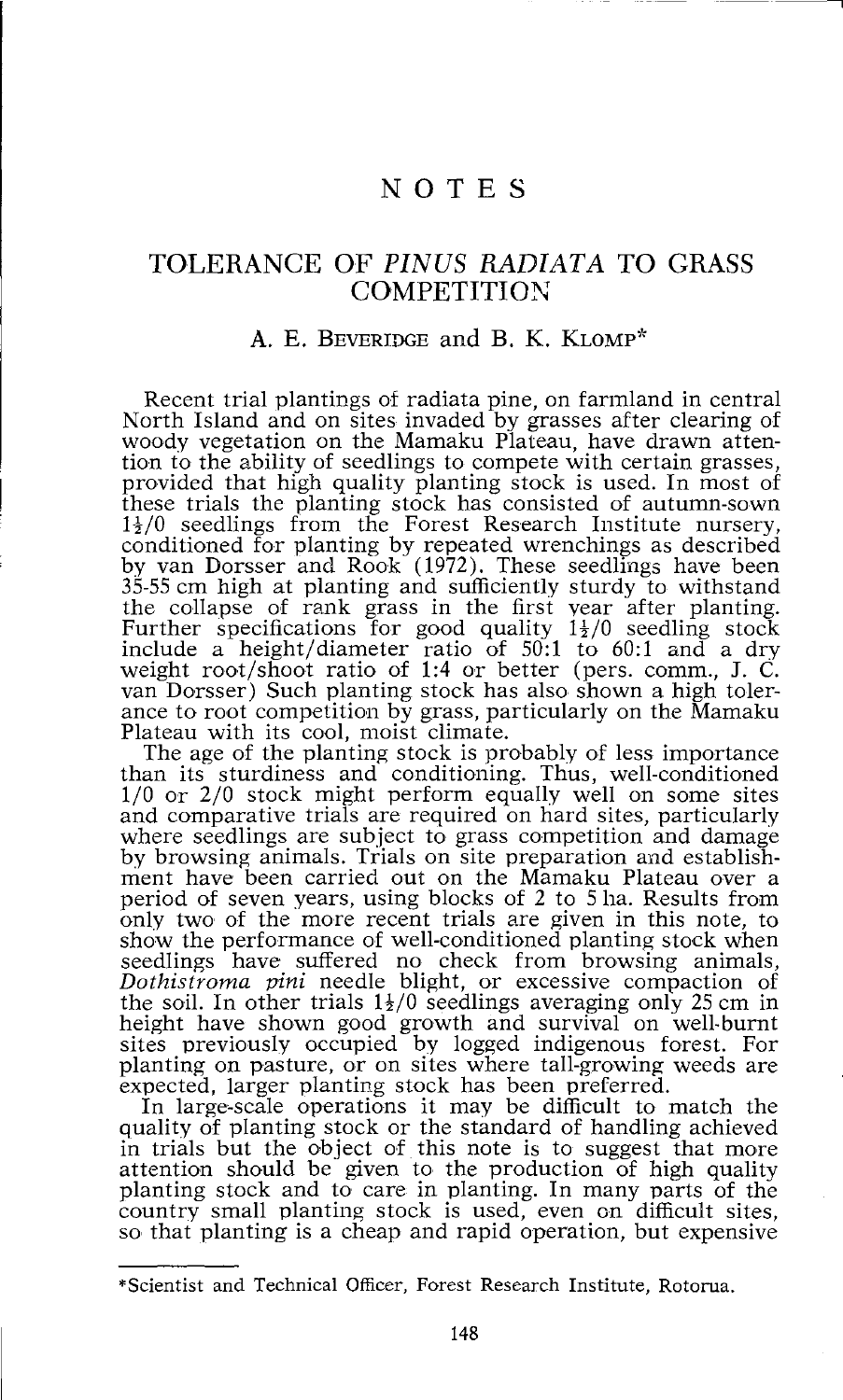releasing may have to be carried out and the quality of the crop may be reduced. The alternative procedure of using larger, better quality planting stock and a slower planting rate with a consequent reduction in, or elimination of, releasing costs should be considered.

Examples are given below of performance of radiata pine on farm pasture and on a site cleared of indigenous forest and rapidly invaded by grass.

On the Mamaku Plateau radiata pine seedlings planted on farmland have survived equally well in grass allowed to grow rank and in spots where grass has been killed by chemicals (Table 1).

### TABLE 1: SURVIVAL AND GROWTH OF RADIATA PINE PLANTED IN A 5 ha FARM PADDOCK\*, MAMAKU

| Treatment                                            | % Survival<br>after<br>10 months Height | Initial<br>(cm) | Height<br>after<br>1 v r<br>(cm) |
|------------------------------------------------------|-----------------------------------------|-----------------|----------------------------------|
| 1. Spot sprayed before planting<br><b>Contractor</b> | 98<br>$\cdots$                          |                 | 76                               |
| 2. Spot sprayed after planting (using                | in-                                     |                 |                                  |
| verted cone)<br>$\cdots$<br>                         | 90<br>                                  | 51              | 71                               |
| 3. No chemical release                               | 99                                      | 51              | 71                               |

\*At planting the close-cropped sward consisted predominantly of ryegrass *(Lolium perenne)* and clovers with patches of Yorkshire fog *(Holcus lanatus)* and other grasses. As the sward became rank much of the ryegrass declined and by autumn the composition was estimated to be:

Yorkshire fog — 50% Ryegrass — 20% Clovers — 10% Browntop *(Agrostis tenuis)* — 10% Cocksfoot *(Dactylis glomerata)* and timothy *(Phleum pratense)* — 10%

f Spots approximately 1 m in diameter were sprayed with a paraquat/ simazine mixture applied at the rate of 1 kg paraquat plus 7 kg simazine in 600 litres water per sprayed hectare. Each spot received 40 ml of spray. With a tree espacement of  $1.8 \times 3.6$  m, approximately 12% of the planted area is treated and the subsidised retail price of chemicals amounts to \$6.70 per planted ha. Trees were planted in August, four weeks after Treatment 1 and three weeks before Treatment 2.

Similar tolerance to grass competition has been shown by seedlings planted in newly-sown ryegrass and clover on a site cleared of indigenous forest by felling and burning (FRI, 1971). Unsown, cleared and burnt sites at Mamaku were rapidly invaded by Yorkshire fog. When radiata pine was planted after crushing and burning of a 2 ha block of logged indigenous forest near Mamaku, survival was 94% after one year and 86% after two years. Mean height at planting was 46 cm and mean height growth was 20 cm for the first year and 53 cm for the second year. Yorkshire fog germinated on the site in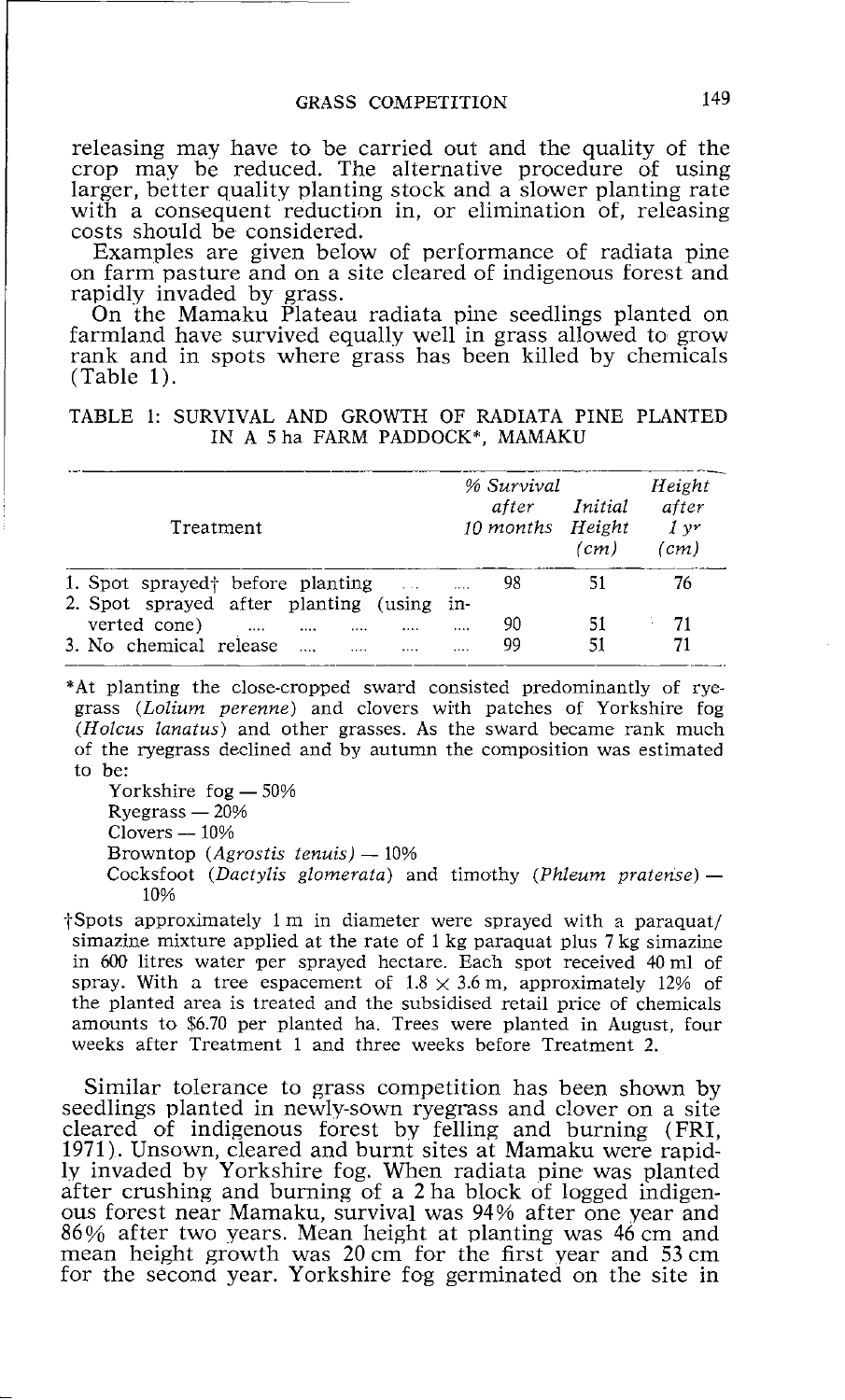the autumn before planting so that the young trees were in competition with dense grass,

Growth rates of these two stands are not outstanding for radiata pine but are good for hard sites at an altitude of 550 m a.s.l, on silty, easily compacted soils. No seedlings have been suppressed by grass in either stand and similar results have been obtained in other trials where this study, wellgrown planting stock has been used. There has been no need to release such seedlings on sites invaded by grasses, thistles or fireweeds and they have not been damaged to any significant extent bv opossums, rabbits or hares. These animals may remove the leader tips of newly-planted seedlings but recovery from this type of damage is good.

When good standards of site preparation, tree handling and planting have been achieved on cleared sites, the major cause of seedling mortality has been attack by *Armillaria.* On the 2 ha block referred to above, an assessment of all seedlings at three-month intervals showed that 82% of seedlings recorded as dead or moribund within 21 months of planting were infected by *Armillaria.* 

Where small 1/0 stock has been used elsewhere on an operational scale after clearing and burning logged indigenous forest, it has sometimes been found necessary to release newly-planted seedlings from grass and Scotch thistle *(Cirsium vulgare)* by separate aerial sprayings. If planting stock is both small and soft it is also prone to animal damage, leading to smothering bv grass. The use of larger seedlings is an insurance against failure of aerial spraying and measures to control browsing animals. The total cost of these measures may amount to \$70/ha so the extra cost of raising and planting the larger and sturdier  $1\frac{1}{2}/0$  stock should be well worth while.

Estimated costs of using the two types of planting stock to nlant 1500 seedlings/ha on a cleared and burnt site are as follows:  $\overline{a}$ 

|                  |          |          |          |                 | 170     | 12/U |
|------------------|----------|----------|----------|-----------------|---------|------|
| Cost of plants   | $\cdots$ |          | $\cdots$ | <b>Contract</b> | \$16.50 | \$24 |
| Cost of planting | $\cdots$ | $\cdots$ | $\cdots$ | $\cdots$        | \$30    | \$45 |
| Total cost<br>   | $\cdots$ | $\cdots$ |          |                 | \$46.50 | \$69 |

Early growth rates show that use of the well-conditioned *H/0* planting will shorten the rotation by one vear. The value of this reduction in the rotation is estimated to be \$35/ha (R. L. Knowles, pers, comm.) thus compensating for the greater cost of using the larger seedlings. In the first year after planting, these larger seedlings are less damaged by browsing animals than are the 1/0 seedlings and are quicker to recover from removal of the terminal buds. In the second year the leaders of  $1\frac{1}{2}$ /0 seedlings will often be out of browsing range whilst smaller seedlings may continue to be hedged.

The measures taken to control grass and browsing animals when 1/0 seedlings are planted are not always fully effective so that on the more difficult sites, at least, there will usually be some mortality in addition to that caused by *Armillaria.* 

When grazing is practicable, grass may be regarded and managed as an asset rather than a liability, to the extent that,